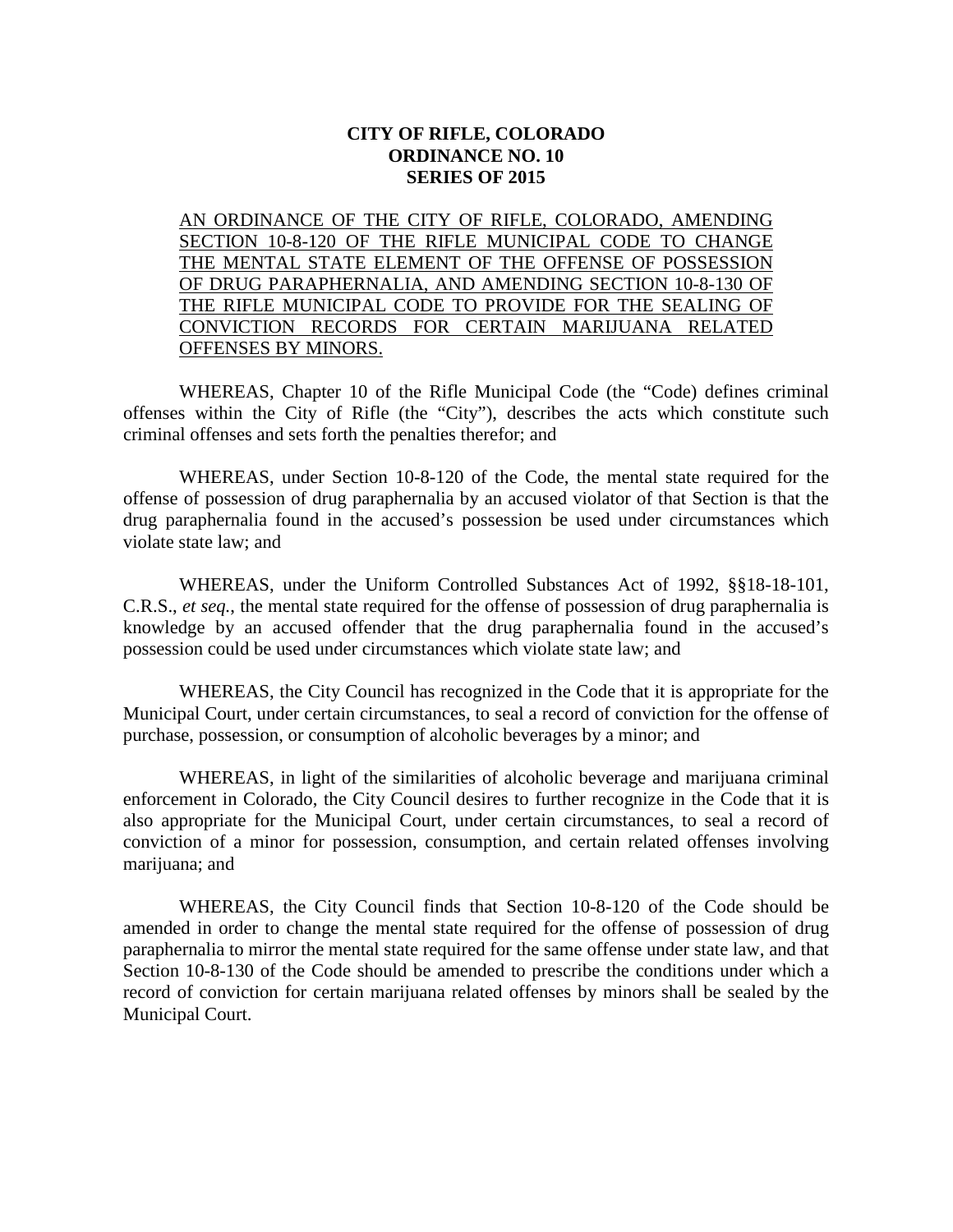## NOW, THEREFORE, BE IT ORDAINED BY THE CITY COUNCIL OF THE CITY OF RIFLE, COLORADO, THAT:

Section 1. The foregoing recitals are incorporated herein as if set forth in full.

Section 2. Section 10-8-120 of the Rifle Municipal Code is hereby amended to read as follows, the following strike through text depicting the deleted language, and the following **bold, double underlined text** depicting newly enacted language:

Sec. 10-8-120. Possession of drug paraphernalia.

(a) A person commits possession of drug paraphernalia if he or she possesses drug paraphernalia and intends to use the drug paraphernalia **and knows or reasonably should know that the drug paraphernalia is practically certain to be used** under circumstances in violation of state law.

(b) Any person who commits possession of drug paraphernalia commits a Class B municipal offense.

**(c) Prior to a peace officer searching a person, a person's premises, or a person's vehicle, the peace officer may ask the person whether the person is in possession of a hypodermic needle or syringe that may cut or puncture the officer, or whether such a hypodermic needle or syringe is on the premises or in the vehicle to be searched.** 

Section 3. Section 10-8-130 of the Rifle Municipal Code is hereby amended to read as follows, the following **bold, double underlined text** depicting newly enacted language:

Sec. 10-8-130. Possession of marijuana, marijuana products and marijuana accessories.

**\*\*\***

**(c) Upon the expiration of one (1) year from the date of a conviction in Municipal Court for a violation of Paragraph (a)(3) above involving one (1) ounce or less of marijuana, any person convicted of such violation may petition the Municipal Court for an order sealing the record of such conviction. The Municipal Court shall grant such petition if the subject conviction is the first criminal conviction of the petitioner and petitioner has not been arrested for, charged with or convicted of any felony, misdemeanor or petty offense during the period of one (1) year following the date of the subject conviction.**

INTRODUCED on May 6, 2015, read by title, passed on first reading, and ordered published by title as required by the Charter.